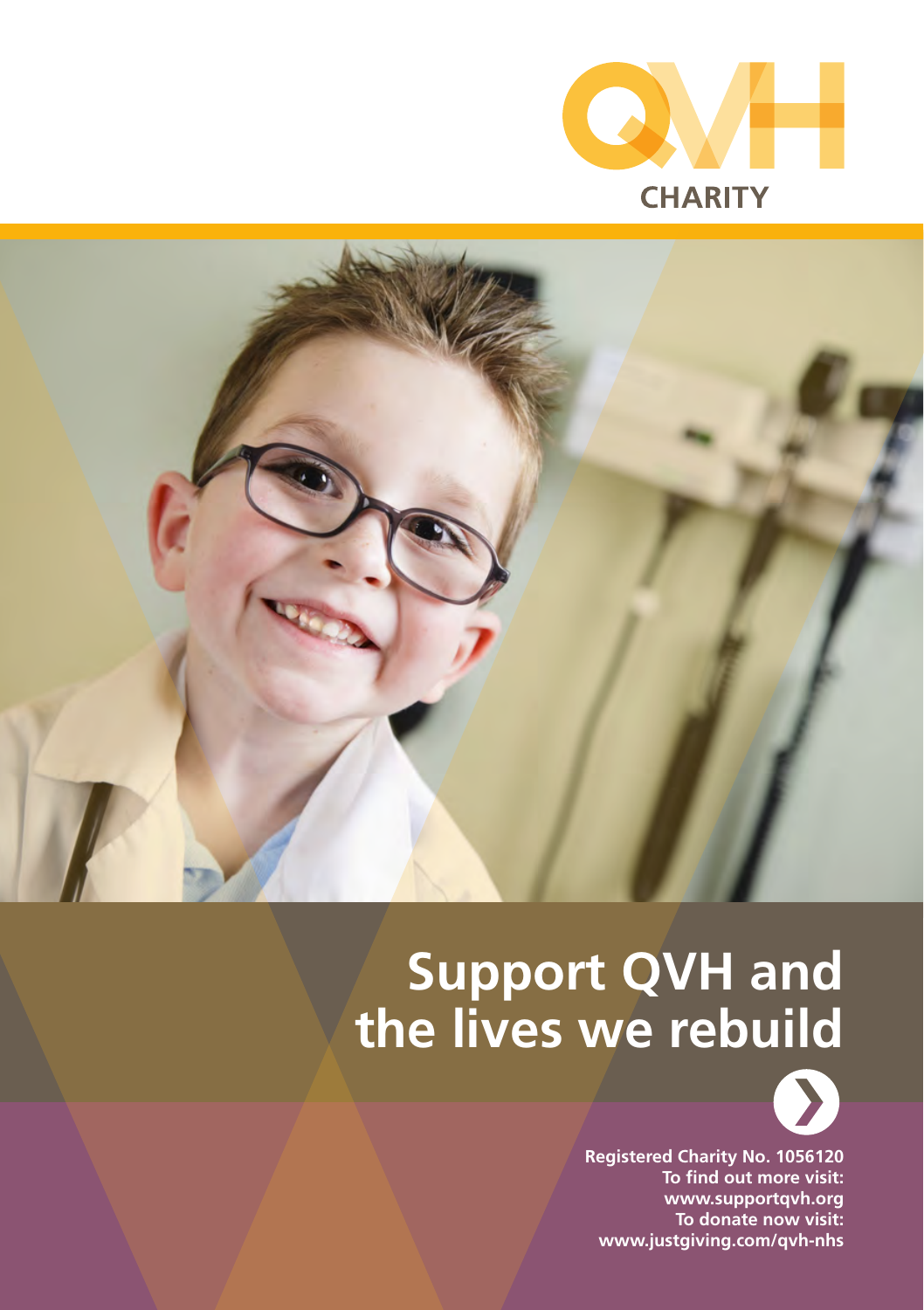

## **Queen Victoria Hospital puts lives back together**

Every day the hospital provides life-changing surgery and care, free of charge, to every NHS patient who needs it.

## **Your generous donations have so far helped fund:**

- a microsurgery training facility
- research and breast surgery posts
- staff education and development including annual awards evening
- dressing gowns for inpatients

But we need more support to rebuild many more lives.

## **With your support QVH can do even more to rebuild lives**

We can do important things, like making improvements to patient environments, providing more and better equipment, and researching new treatments. Your support really will help.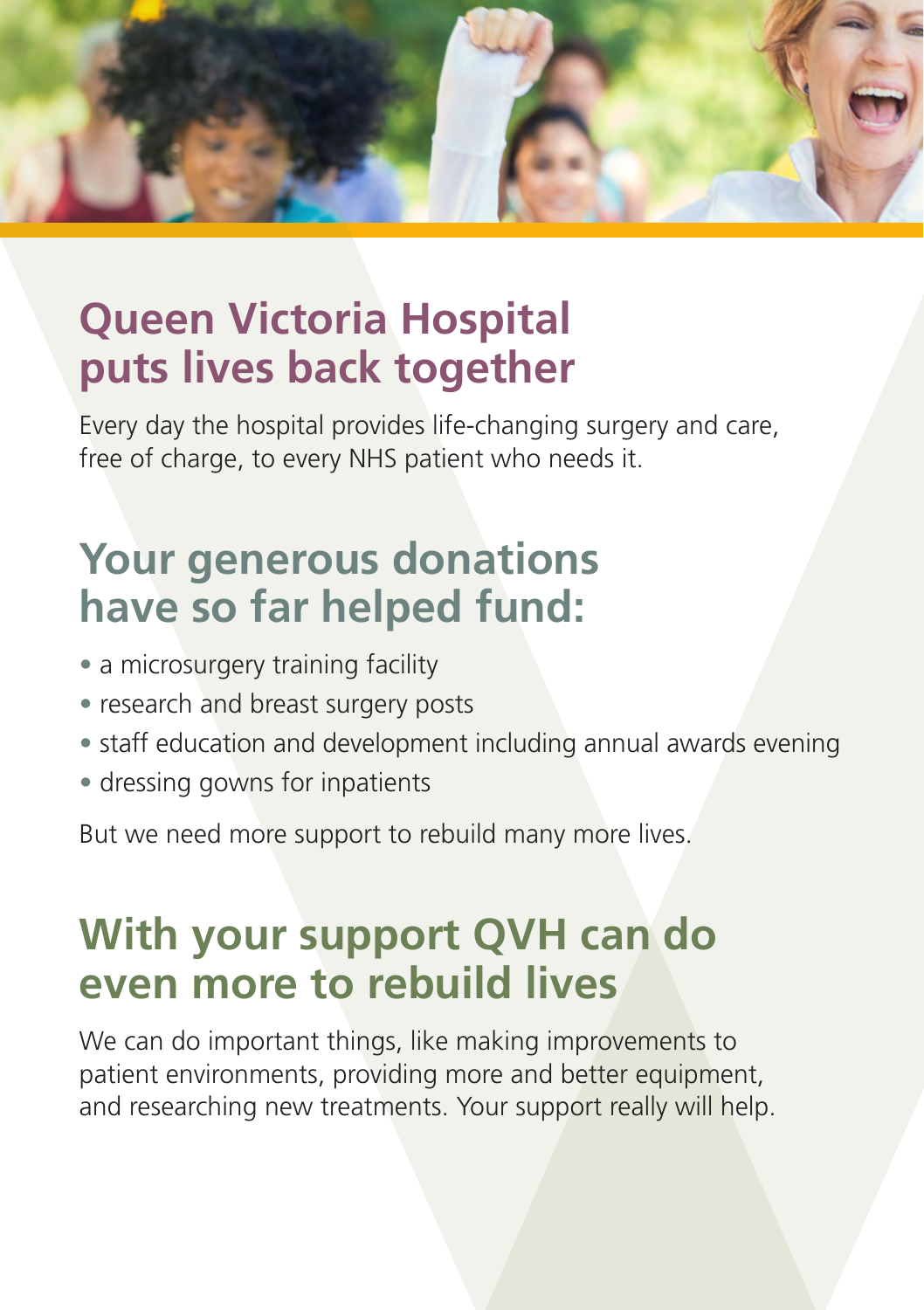

## **Who benefits?**

Supporting the QVH Charity can be a life-changing experience – for you and the people who need our support.

People who need the hospital's expert care come from all over the South of England and sometimes beyond.

Regardless of the size of your donation, you and other supporters will help transform the way QVH provides care to those who need reconstruction, therapy and rehabilitation.



## **Your support will go a very long way**

The hospital will be a better place for patients to be treated and cared for as a result of your generosity. It will ensure that we continue to rebuild the lives of people who need life-changing surgery and care.

## **Charitable funds are important to the hospital**

Your donations help QVH to:

- **improve the hospital environment** so patients feel more comfortable
- **invest in additional, better equipment** to improve care
- **improve facilities for hospital staff** so they can focus on patients' needs
- **fund research and educational work** to continue developing new and innovative treatments

### **CONTACT DETAILS**

We'd love to hear from you. **TEL** 01342 414170 **EMAIL** [supportqvh@qvh.nhs.uk](mailto:supportqvh@qvh.nhs.uk) **WEB** [www.supportqvh.org](http://www.supportqvh.org/)